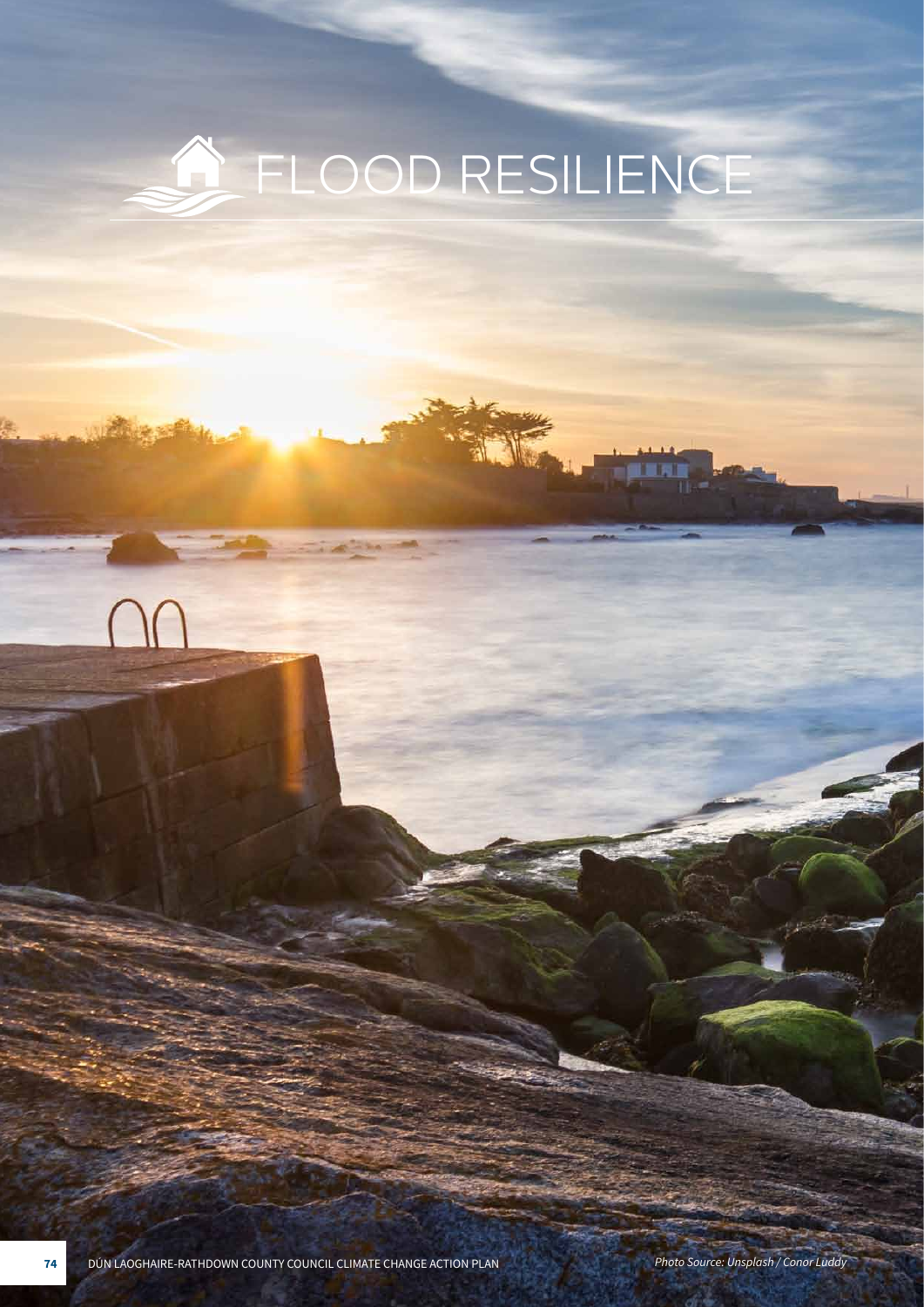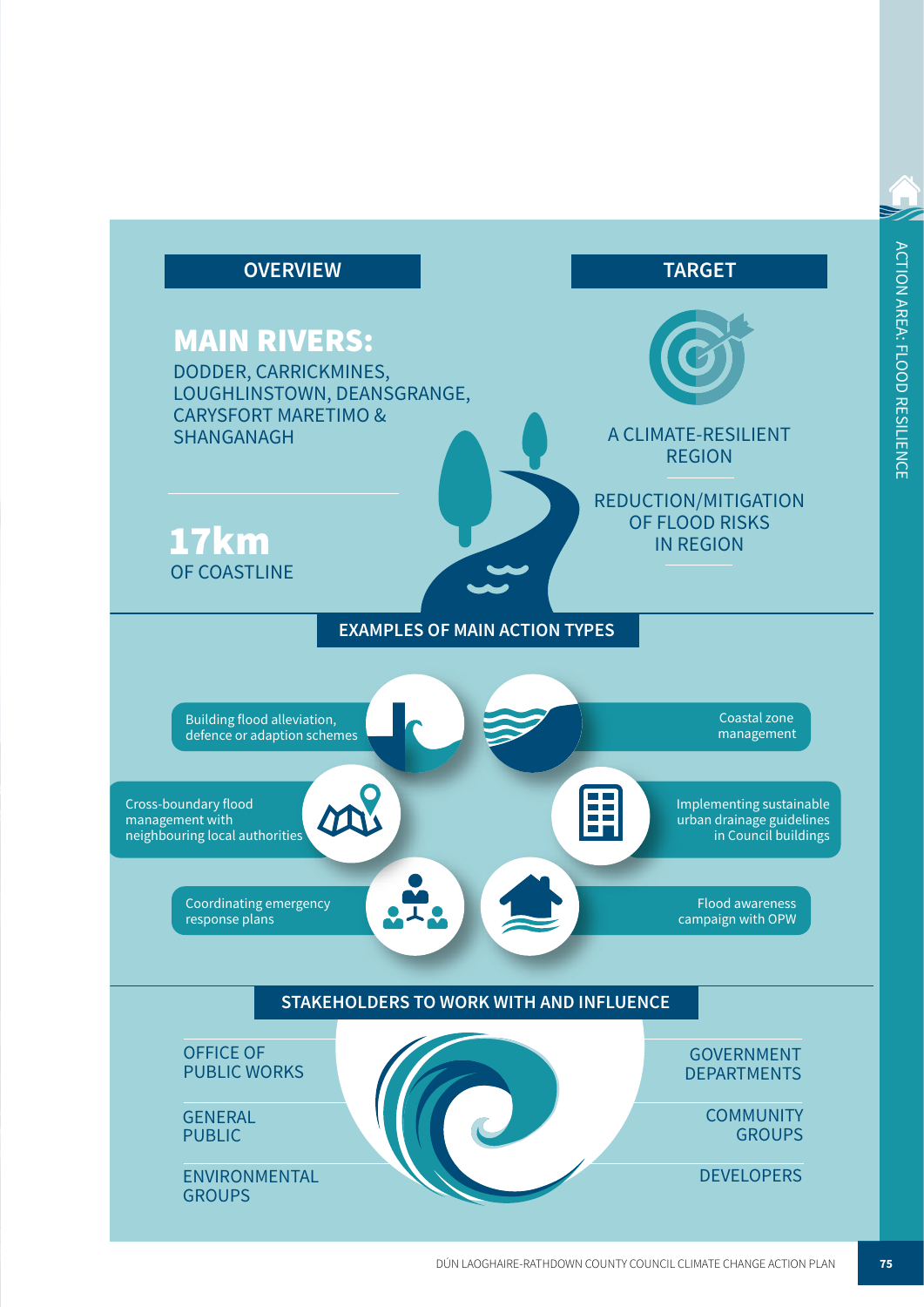**One of the effects of Climate Change that can be anticipated, and a key**<br>Climate Change adaptation issue **Climate Change adaptation issue, is the management of rainfall runoff and the maintenance of quality standards as the global temperature increases and rainfall patterns change. Flood risk needs to be considered at all stages of the land use planning process and managed in an environmentally sensitive way. The Government publication 'Flood Risk Management Guidelines', (2009), intends to ensure a more rigorous and systematic approach to integrating flood risk management in the preparation of Development Plans, Local Area Plans and in the determination of individual planning applications.** 

- County Development Plan 2016-2022

The Council is working with a range of stakeholders including Irish Water in the management of pluvial flooding across the local authority area. In partnership with the Office of Public Works (OPW) and neighbouring local authorities, DLRCC is working to adapt the areas that are vulnerable to flooding, now and in the future. DLRCC is building flood defences that take into consideration current and future risks; DLRCC is looking at measures that include nature and have multiple benefits beyond flood defence, such as providing new spaces for recreation and habitats for birds and animals.

Flooding is a key climate change risk facing the Dublin Region. Climate change increases the frequency and duration of heavy rainfall events and storm surges, which increase the risk of pluvial, fluvial and tidal flooding in vulnerable areas of the County. Extreme rainfall and weather events can also place additional pressure on the urban drainage network, which can result in flooding. DLRCC is actively working with the OPW to implement projects and programmes that align with the EU Floods Directive and Water Framework Directive, which call for member states to undertake strategic flood risk assessments and to employ nature-based solutions such as integrated wetlands, green infrastructure, and Sustainable urban Drainage Systems (SuDS) to be used for adaptation and mitigation responses to achieve flood resilience.

#### **FLOOD RISK MANAGEMENT**

**The Council will ensure the implementation of the DoEHLG/OPW Guidelines 'The**  i**Planning System and Flood Risk Management' (2009) and DoECLG Circular Pl2/2014 (or any updated/superseded document) in relation to flood risk management within the County.**  - County Development Plan 2016-2022

DLRCC is working to adapt areas that are at risk of flooding by using comprehensive flood risk mapping. DLRCC works interdepartmentally to ensure that all solutions are assessed for options that could increase the capacity for biodiversity and recreation.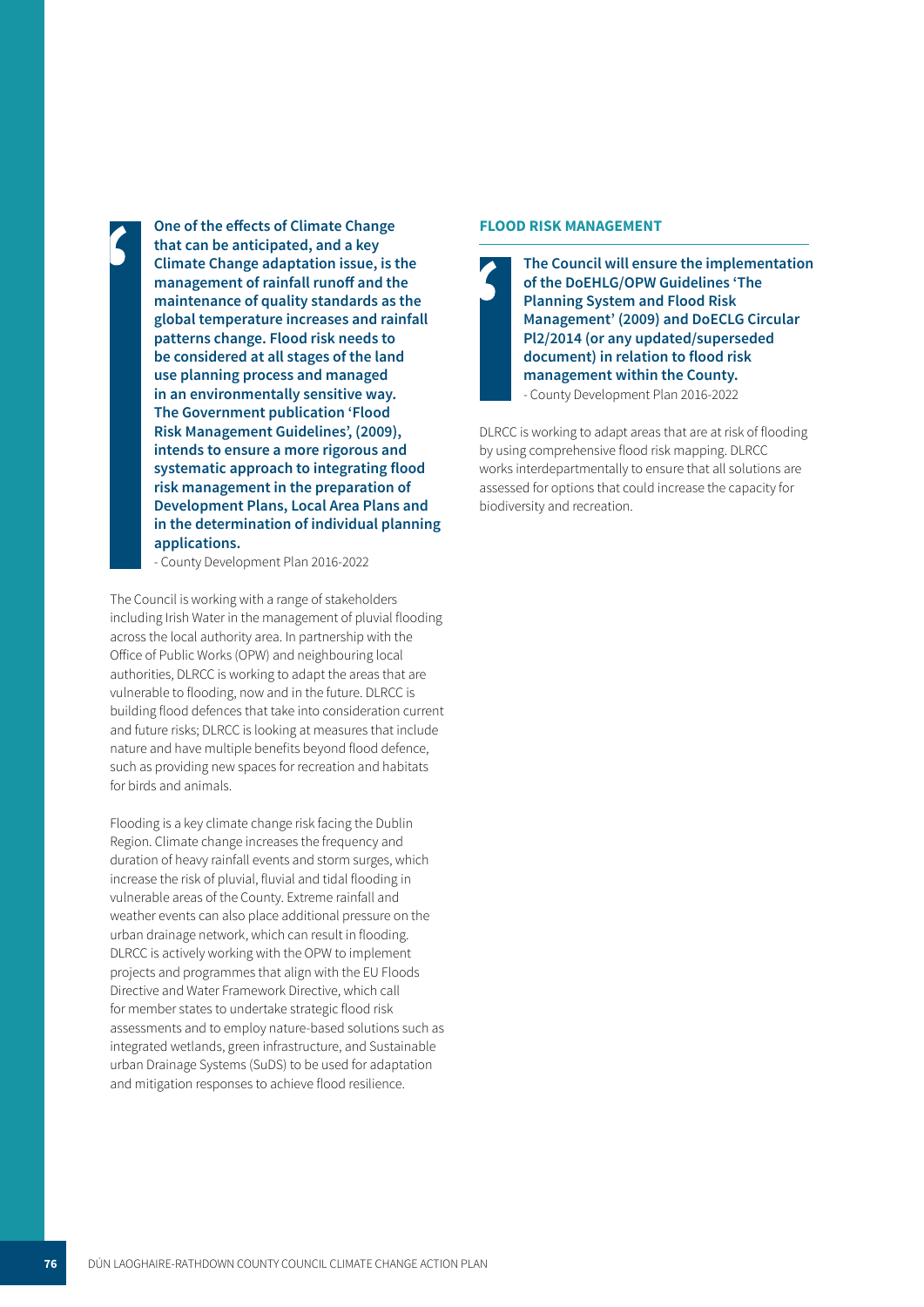### **FLOOD DEFENCE**

DLRCC will prioritise nature-based flood defences where possible. However, there are certain areas of the County that are not suited to soft solutions, such as parts of the Loughlinstown River. Therefore, DLRCC is building physical flood defences that take into consideration current and future risks.

**CASE STUDY CASE STUDY**

**Kilbogget Park Flood Alleviation**  Recognising the risk of fluvial flooding for the Seafield/Bayview area of Loughlinstown, DLRCC is planning to implement a flood alleviation measure in the Deansgrange Stream in Kilbogget Park.

The approach taken by DLRCC will involve a combined green and grey solution, due to an existing culvert in the park. Given the number of homes at risk downstream, DLRCC has designed a means to regulate the flow of water during heavy rainfall events, and plans to construct a large screen in the park with a flow control structure. There will also be a sea viewing platform for birdwatchers.

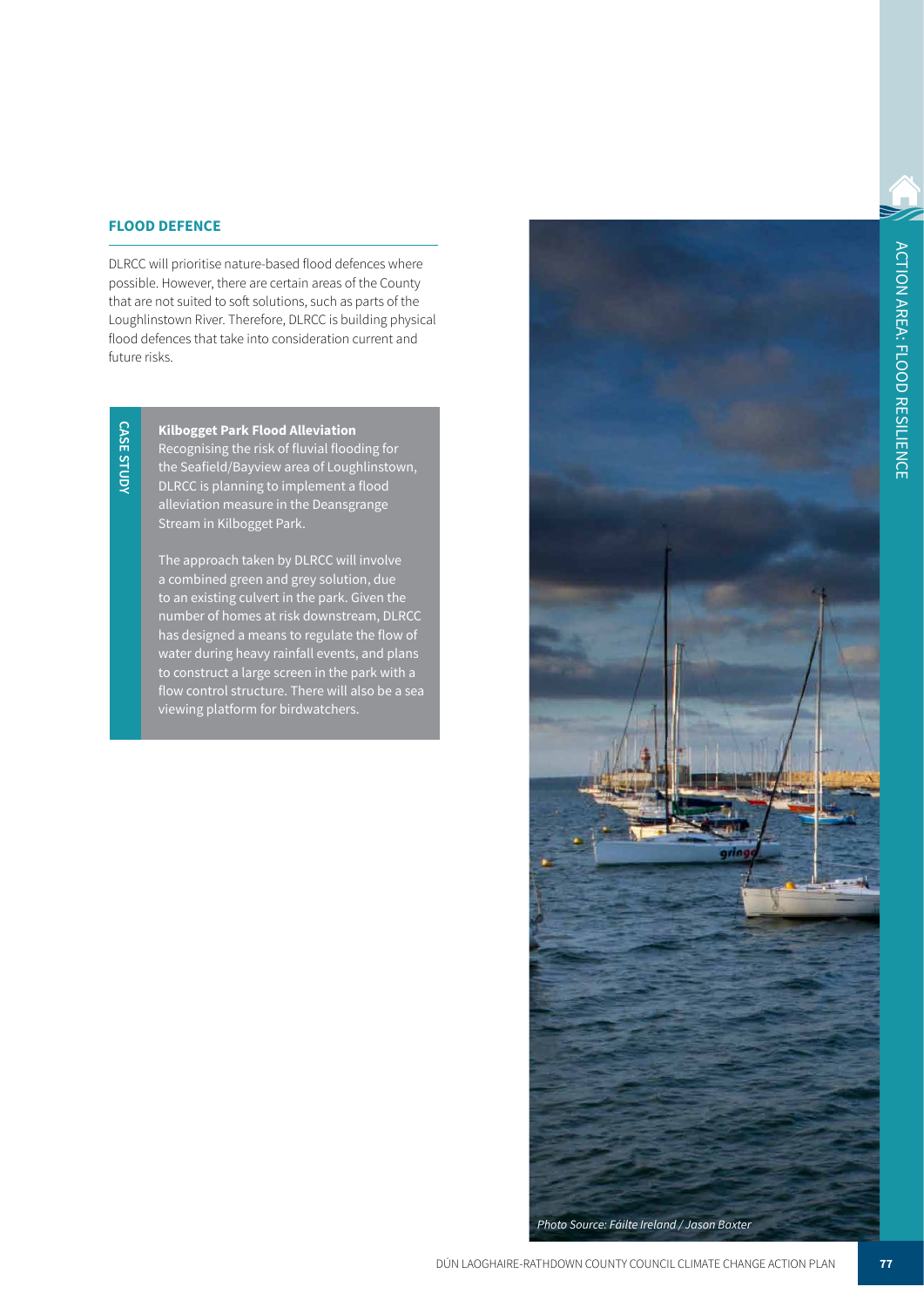

**NO ACTION TIMEFRAME LEAD(S) INDICATORS TARGET(S) IMPACTED**

## **ACTIONS CURRENTLY BUDGETED**

## **FLOOD RISK MANAGEMENT**

| F1              | Implement flood risk management<br>guidelines                                                                                                                                                                                                                                                                                                                                                                                                                | 2019 onwards | Multi-<br>departmental                                                           | # of projects following<br>guidelines                        |              |
|-----------------|--------------------------------------------------------------------------------------------------------------------------------------------------------------------------------------------------------------------------------------------------------------------------------------------------------------------------------------------------------------------------------------------------------------------------------------------------------------|--------------|----------------------------------------------------------------------------------|--------------------------------------------------------------|--------------|
| F <sub>2</sub>  | Coordinate Emergency Response<br>Plans incorporating climate change                                                                                                                                                                                                                                                                                                                                                                                          | 2020         | Drainage, lead<br>agencies, AGS, HSE                                             | Quarterly meetings<br>with neighbouring local<br>authorities |              |
| F <sub>3</sub>  | Prepare and implement an<br>integrated Coastal Zone<br>Management Plan that addresses<br>natural and cultural heritage and<br>follows the Marine Spatial Planning<br>Directive/Framework                                                                                                                                                                                                                                                                     | 2019         | Parks                                                                            | Coastline maintained,<br>improvement in habitats             |              |
| F <sub>4</sub>  | The Council and CARO will work<br>with the Geological Survey of<br>Ireland in the areas of urban<br>geology and coastal vulnerability                                                                                                                                                                                                                                                                                                                        | Ongoing      | CARO and<br><b>Municipal Services</b>                                            | Working Group Established                                    | $\mathbf{C}$ |
| F5              | Implement coastal monitoring<br>programme, map of vulnerable<br>areas                                                                                                                                                                                                                                                                                                                                                                                        | 2020         | Parks                                                                            | Map produced                                                 |              |
| F <sub>6</sub>  | Develop and implement a biosphere<br>work programme within the County                                                                                                                                                                                                                                                                                                                                                                                        | Ongoing      | Parks                                                                            | Work programme<br>developed and<br>implemented               | $\mathbb{C}$ |
| F7              | Develop a climate change impact<br>GIS risk map with scenarios for the<br>Dublin Region                                                                                                                                                                                                                                                                                                                                                                      | 2020         | Climate Ireland,<br>Environment<br>and Climate<br>Change, multi-<br>departmental | GIS map developed                                            |              |
| F <sub>8</sub>  | Develop template to capture<br>impacts, response and costs<br>(including ecosystem services/<br>natural capital costs) for all major<br>climate events                                                                                                                                                                                                                                                                                                       | 2019         | Environment and<br><b>Climate Change</b>                                         | Template developed and<br>issued                             |              |
| F9              | Risk workshops to assess impacts<br>on Council services                                                                                                                                                                                                                                                                                                                                                                                                      | 2019         | All departments                                                                  | Risks identified                                             | $\mathbb{C}$ |
| F <sub>10</sub> | Establish a Working Group to deal<br>with the Issue of Pluvial Flood Risk.<br>This shall include:<br>• How to manage "urban creep"<br>and the increase in impermeable<br>surfaces<br>• Promotion of SuDS early in design<br>process<br>• Development of pluvial flood<br>forecasting through use of point<br>rainfall forecasting<br>• Interim use of DCC "FLAG"<br>meetings as a model for DLAs<br>in relation to pluvial flood<br>forecasting and response | 2019         | Multi-<br>departmental                                                           | Working group established                                    |              |
| F11             | Update DLA urban drainage and<br>flooding policies for current<br>knowledge of flood risk and the<br>latest best practice in drainage<br>design promoting natural flood<br>measures as a priority                                                                                                                                                                                                                                                            | 2019         | Multi-<br>departmental                                                           | Policies updated                                             |              |